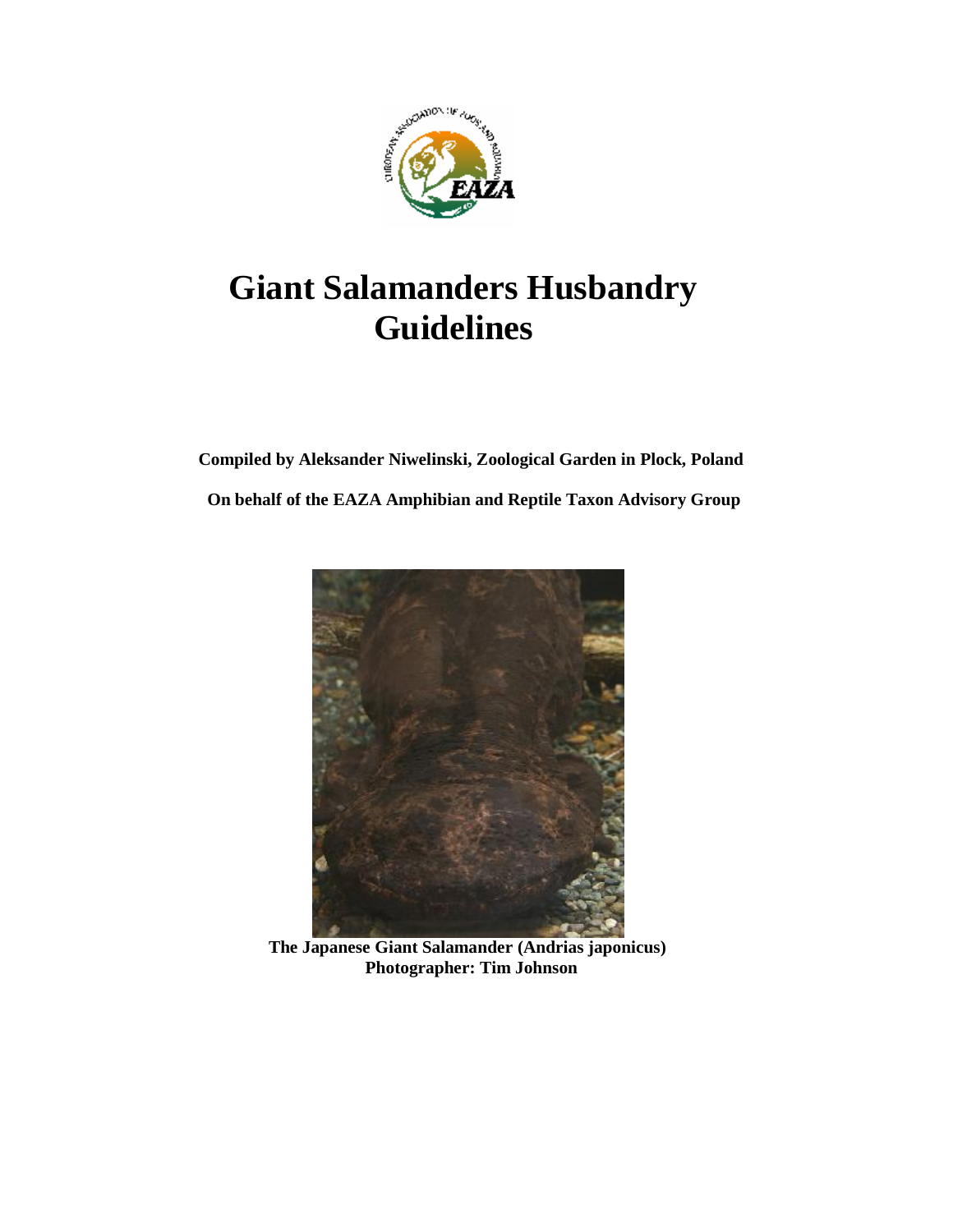#### **HUSBANDRY GUIDELINES**

#### **for** *Andrias* **spp.**



**" Fig.2 Andrias davidianus**/Courtesy of Cau data Culture www.caudata.org/

#### **Preface**

The husbandry guidelines for the Giant Salamanders are produced in the hope that this will contribute to saving these impressive amphibian species from dying out in the wild as well in the zoological gardens. There are many efforts made in the countries of origin **i**n order to establish a solid captive population. In the majority of European Zoos there are currently roughly 22 specimens kept mostly as separate single specimens. However, the European population in the zoological gardens seems to be in a very poor condition and additionally aging without any promising breeding prospects. It seems to be essential to consider purposefulness of importing new founders and starting to display the *Andrias* species in the proper breeding facilities. This could also become a great educational task, as *Andrias* which is a magnificent amphibian representative can play a role of a considerable flag species in the protection of amphibians in the wild.

#### **Taxonomy**

In the class of *Amphibia* the both *Andrias* species belong to the order of the *Caudata* (Salamanders) and the family of *Cryptobranchidae* (Giant Salamanders and Hellbenders), which next is divided into two genera, the Hellbenders *Cryptobranchus* and the Giant Salamanders *Andrias.* The genus *Andrias* includes two species: The Chinese Giant Salamander *(Andrias davidianus)* and *the* Japanese Giant Salamander *(Andrias japonicus)*.

#### **Description of the species**

 The two permanently aquatic species of genus *Andrias* live in restricted mountain areas in China and Japan, both in cold streams and lakes in extremely clean water. Primarily nocturnal, in daylight they hide under rocks on in the holes close to the banks. Their flattened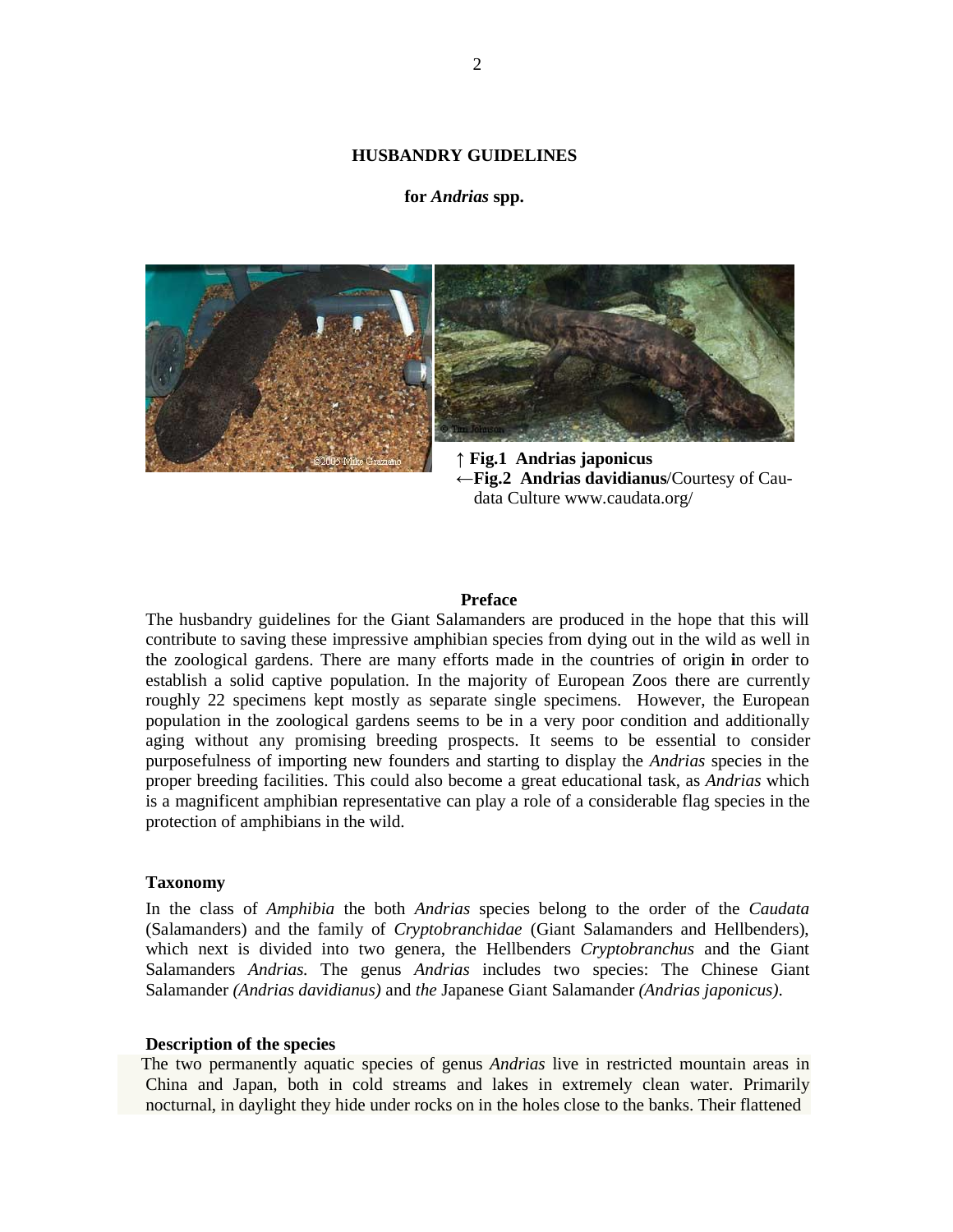bodies with streamlined shape facilitate motion at the bottom in the swift mountain streams. Giant Salamanders are the largest contemporarily living amphibian species, reaching a total length of more than 100 cm. According to information of ARKIVE (www.arkive.org), Chinese Giant Salamanders grow up to 1,8 m in length and Japanese Giant Salamanders up to 1,5 m. Both the Chinese and Japanese Giant Salamanders are the longest-lived amphibians, with one female of *Andrias japonicus* which lived 52 years. This specimen was born in Amsterdam Zoo 1903, dead in 1955. Body coloration in different shades of brown, greenish, olive green or black, but the shade of brown in *A. japonicus* is darker than the coloration of *A. davidianus.* Heavy shaped, large body with depressed head, small nostrils next to the upper lip, small lidless eyes positioned dorsolateral. Giant Salamanders have poor vision. On the trunk coastal grooves with a very strong vertebral groove. Big fleshy skin folds on both sides of the trunk, tail compressed. Giant salamanders absorb oxygen through its skin and the skin folds increase surface area to help it absorb even more oxygen.

The skin is rough and wrinkled, covered with spiracles playing a respiratory role as Giant Salamanders have no gills. No spiracles on head. After transformation gills slits atrophy. Lungs vestigial. The skin is covered in mucus, which protects their bodies from abrasions and parasites. When irritated or grasped, they produce a milky, sticky secretion. Legs short, five toes on the posterior legs and four fingers on the front legs. There are known also albino, red and golden coloration varieties in Giant Salamanders. Both species are very similar in their outward appearance; there are some main features differentiating one from another. *A. davidianus* has standing out eyes, blotches on the back and fewer tubercles on the head and throat than *A. japonicus*. The usually single tubercles in *A. japonicus* are irregularly scattered, while in *A. davidianus* the tubercles are paired, ordered in rows parallel with the lower jaw. The snout of *A. japonicus* is more rounded than that in the Chinese species. Furthermore the tail in *A. japonicus* is somewhat shorter and narrower. On the anterior fringe of vomer a row of teeth arranged arcuately, parallel with premaxillary and maxillary teeth, one row of mandibular teeth. Maxilla linked with nasal part, cartilaginous hyoid arches, and large but undeveloped tongue.

#### **Ecology**

 The Giant Salamanders feed on fish and its spawn, amphibians and tadpoles, molluscs, crayfish, insects and larvae, aquatic reptiles and small mammals, they are also cannibals. Because of slow metabolism they can starve for weeks. The feeding behavior of Giant Salamanders is typical for these amphibians  $-$  they open their mouth in a flash and catch the prey. Observers have described the asymmetry and flexibility of the mandibles what allows them to depress quickly one side of the mandible as much as 40' and to suck the prey into mouth. As mentioned above, these amphibians are generally active at night. Along their bodies and on heads Giant Salamanders have sensory organs similar to such organs in sharks. Thanks to that in spite of tiny eyes and poor vision they can detect other animals in the water around them.

According to the Amphibia Web Site, the reproductive biology in both *A. davidianus* and *A. japonicus* is similar. In the descriptions of these species given below there is information regarding their mating behaviour.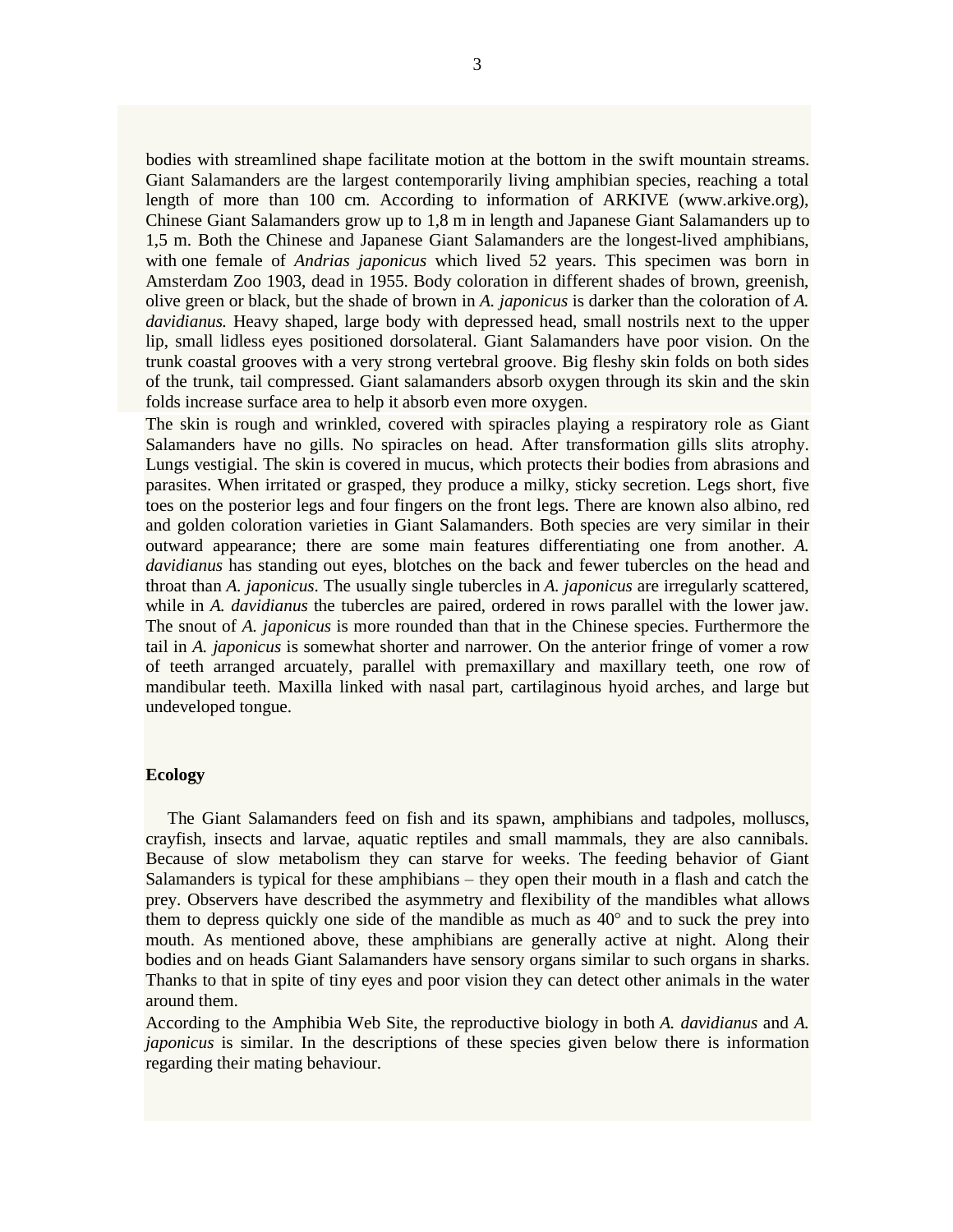

 **Chinese Giant Salamander** *Andrias davidianus*



**Fig.3, 4 Chinese Giant Salamanders** 

It is the largest currently living salamander reaching body length over 1,8 m and weight over 20 kg. Remaining populations of *Andrias davidianus* inhabits large mountain streams in central China, mainly in forested areas, from 200 to 1500 meters above sea level. Chinese Giant Salamander occurs in 12 areas across 17 provinces in the mountainous areas of river basins of the Yangtze, Huang He (Yellow river) and Zhu Jiang (Pearl river) (Liu and Liu, 1998). This species has been also reported in Taiwan, where it was reintroduced.



**Fig.5 Distribution of** *Andrias davidianus*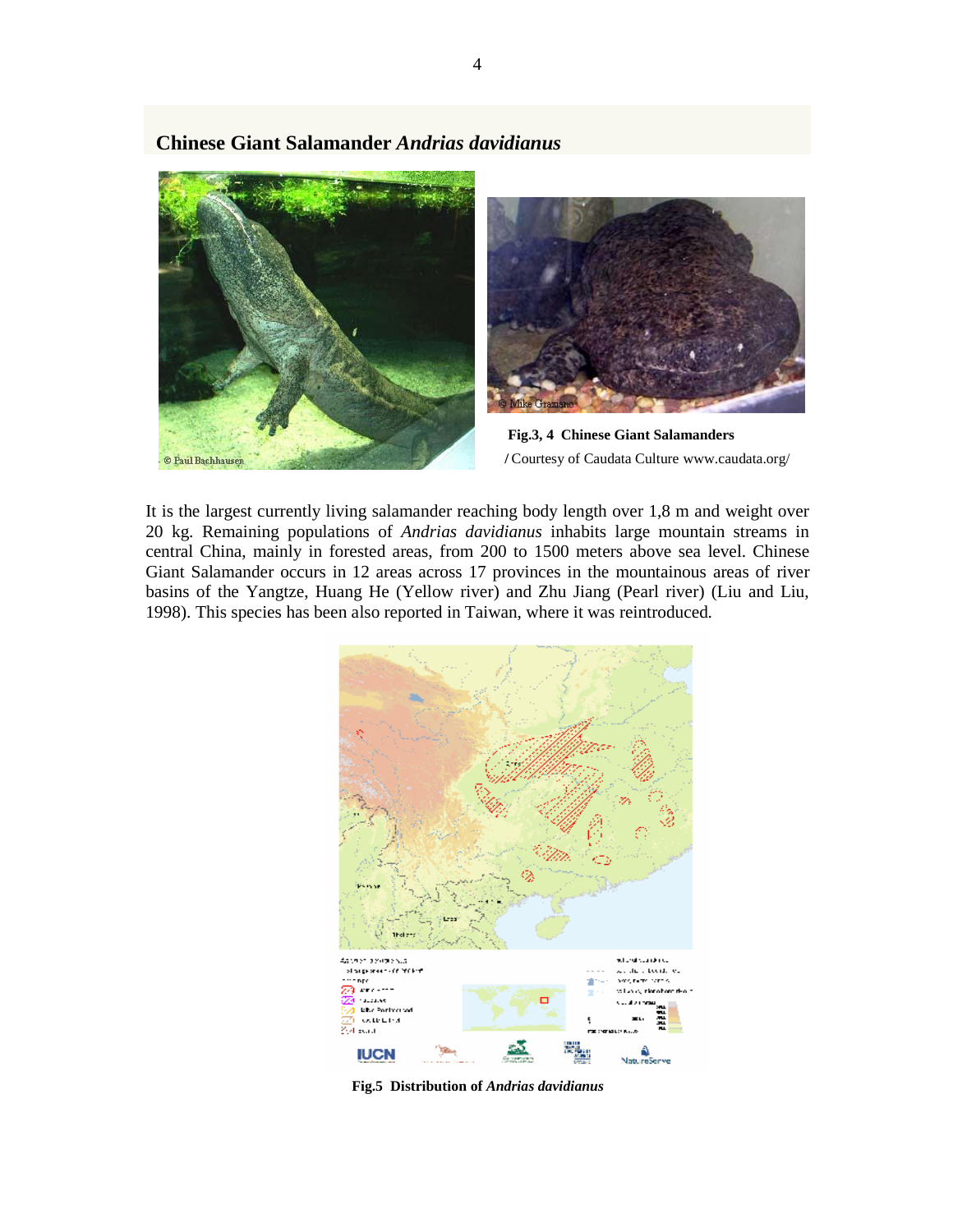### **Conservation status of** *Andrias davidianus*

IUCN Red List Category  $-$  CR /Critically Endangered/ IUCN Red List Criteria - A2ad Chinese Red Book of Amphibians and Reptiles – CR /Critically Endangered/  $CITES - Appendix I$ 

#### **Conservation measures**

 There are many conservation efforts undertaken in order to protect the natural habitat sites of Chinese Giant Salamander. Since 1980"s a total area of ca. 335,000 ha including 14 nature reserves was approved as protected nature land for the conservation of Chinese Giant Salamander in China. In 1999 an area of Mount Wuyi of 99,975 ha in China, where the habitat of Giant Salamanders is located, was recognized as a World Heritage Site. According to the opinion of the Biology Department of the East China Normal University in Shanghai, in the wildlife reserves lack of funds and personnel are the main problems. In China each province has its own local protective wildlife catalogue. It is protected in the Fanjing Shan (Jiangkou, Yingjiang, and Songtao counties, Guizhou Province) and Dafengding (Ebian County, Sichuan Province) nature reserves (Zhao 1999). Nowadays Giant Salamanders occur in 17 provinces of China in the mountain region of Yangtze River. According to the Giant Salamander Protection International Website, Chinese Academy of Sciences cooperates together with other universities in China and some industrial enterprises in order to work out and improve technology of artificial breeding using modern science, means and resources. The main goal to achieve is protecting the natural environment of Chinese Giant Salamander and to breed this species on an industrial scale. One of the largest breeding farms, Guizhou Jinjang Breeding Farm in Yanxia Countryside (Guizhou Province) maintains more than 750 adult specimens of Chinese Giant Salamander and ca. 5500 young ones. This farm has reached the artificial fertilization rate 85%, the hatching rate 80% and the survival rate 95%. There were also some efficient reintroductions performed. There is also established an "aidto-poor" programme in some mountain areas, which aims at peasants in order to encourage them to breed Chinese Giant Salamander. Moreover, China is currently working out the programme of Protection Aquatic Organism Diversity and Endangered Species.

#### **Threats**

Since the 1950 as a result of deforestation and deterioration of natural environment in general, hunting and catch for the food and pet trade the total population of Chinese Giant Salamander has dropped sharply. The flesh of the salamander is considered to be a delicacy and it is in a great demand on the market in the luxury food trade. The data of foreign trade shows, that in 1950"s there was 50,000 kg Chinese Giant Salamanders sold per year for exporting in the counties of Cili, Dayong and Sangzhi. This has driven to a drastic decline of the reproductive ability of the species, so that already before 1988, when Wild Animal Protection Law came into force, the amount of sold animals lessened to 10,000 kg in these counties. In some places in Asia Giant Salamanders are used in traditional medicine and for religious purposes.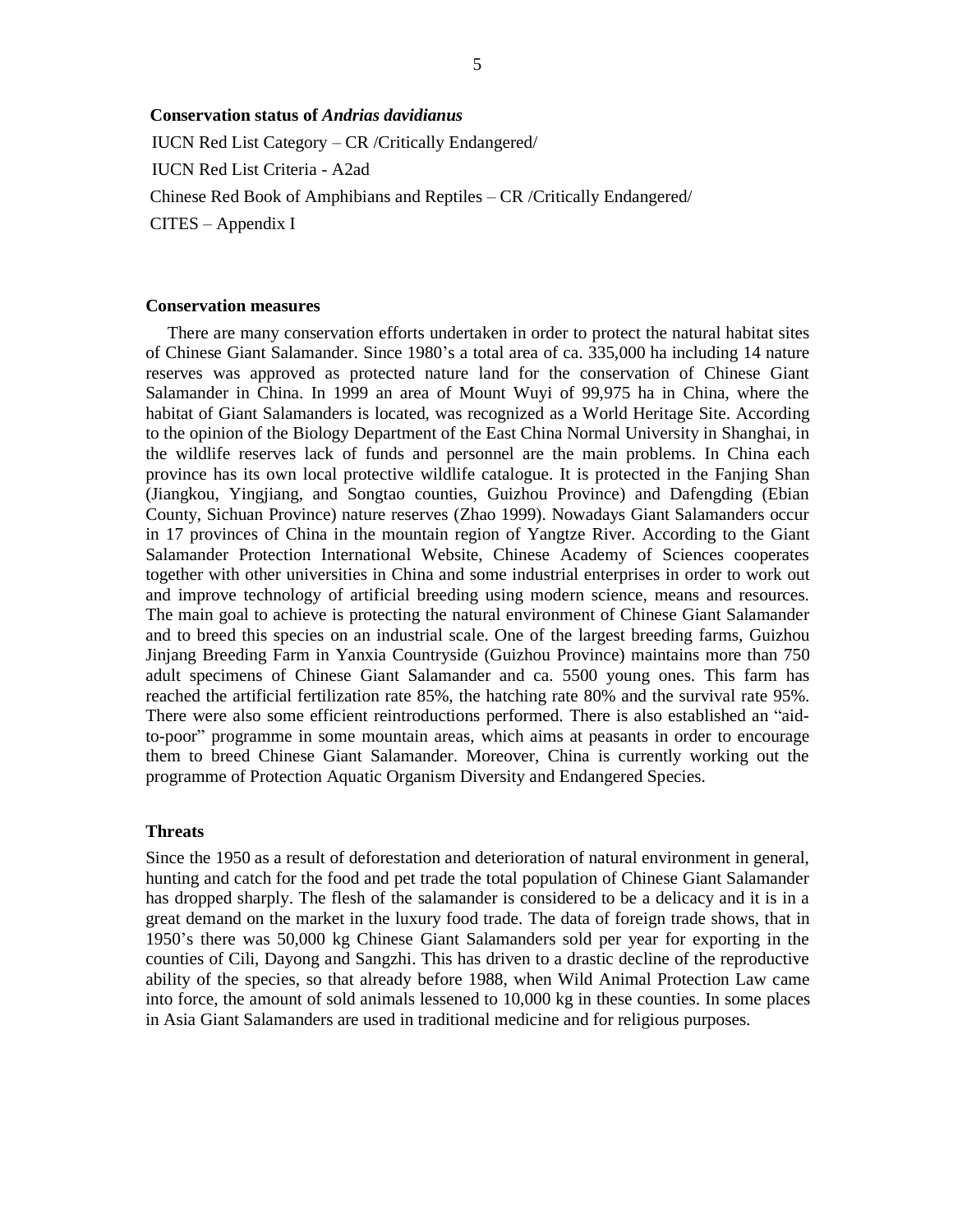#### **Reproduction**

Courtship and spawning falls on late July to early September when the day length shortens. Hundreds of Giant Salamanders assemble at the nesting sites and males guard underwater breeding cavities, located near the river bank or inside it. One nest may be guarded by several males, which struggle viciously for the dominant role. The nesting ca- vities are burrows with one entrance, which are 100 to 150 cm long. Gravid female before producing eggs performs a nuptial dance with the male (Kuwabara, 1989). During the mating season, the Chinese Giant Salamander often cries, what sounds like that of a baby, therefore , it is often called "wawa fish" (baby fish) by common people in China. In the cavities females lay 400 to 500 eggs, measuring on average 22 mm by 19,2 mm. Eggs covered in chalazae resemble a string of beads. The diameter of the embryo is 8-9 mm. Fertilization is external. Eggs may be fertilized by several males. The breeding cavity is guarded aggressively by the male until eggs hatch, after 50-60 days at a length of 30 mm. Larvae resemble the adults in shape and start eating after 30 days i.e. when the yolk is absorbed. As opposed to *A. japonicus*, larvae of *A. davidianus* have longer gills, more pointed fingers and toes and the colour is darker. Reduction of the gills in larvae begins at the body length of 200-250 mm (Haker, 1997). Chinese Giant Salamanders reach sexual maturity at least at 5-6 years of age (ca. 30-40 cm body length).





 **Fig. 6, 7 Chinese Giant Salamanders** /Courtesy of Caudata Culture www.caudata.org/

#### **Breeding**

The first breeding took place in 1995 in Europe (Haker, 1997). A pair of Chinese Giant Salamanders, both of 1m total length was kept in a tank of the size 200 x 100 x 40 cm. Inside the tank there were prepared two cave systems  $-$  "A" for the female and "B" for the male with entrance tubes with a diameter slightly larger than the heads of the salamanders. Cave A was of the size 40x70 cm and had an entrance tube, cave B consisted of a pre-cave and a main-cave of the size 70x40 cm and both were accessible only through an entrance tube. In the cave B between pre- and main-cave there was a hole of 15 cm diameter. The entrance tubes were of 15 cm diameter as well. The width of heads of both animals was ca. 13 cm and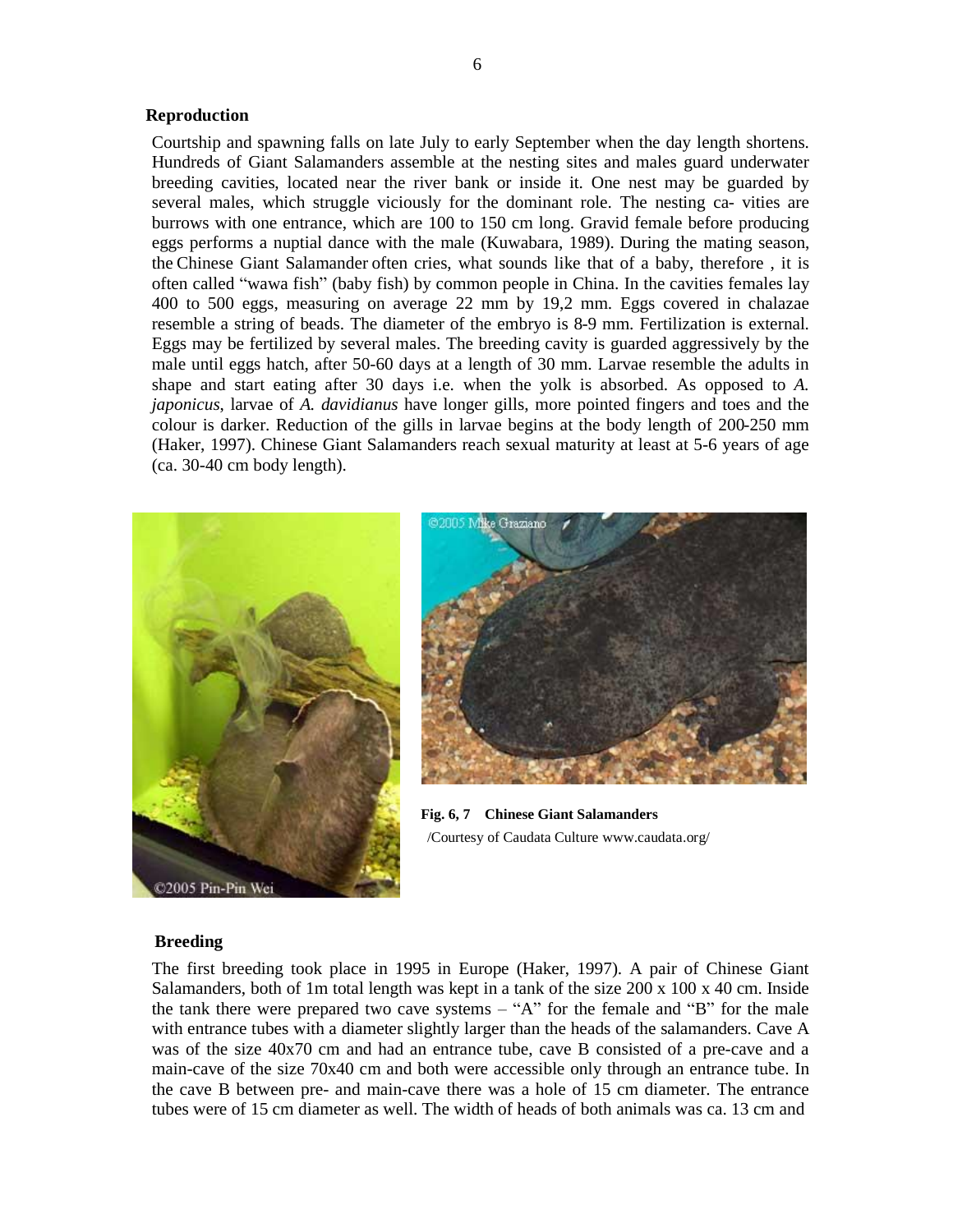therefore the entrances could be blocked for intruders. In the center of the tank there was a clay tube of length 100 cm. The cave B was a breeding cave and was also the permanent place of the male. The water level was 30 cm; the tank was covered in half with wire mesh and also with boards in order to imitate a river bank environment. The layer of sand was 10 cm. A pump of efficiency 1200l/h ensured a good supply of oxygen and water was pumped from a filter system. Every day ca. 20 l of carbon-filtered tap water was added to the tank in place of old used water. The breeding cave was additionally ventilated. The salamanders were fed with live trout's and other fish, crayfish, worms and turkey hearts.

The first eggs laid (middle of August 1994) were unfertilized. The second egg laying (September 1995) was successful. Both layings happened when the water temperature has fallen by  $16^{\circ}$  C. Hatching of the larvae began on  $50^{\text{th}}$  day after egg laying and continued still two weeks. After 30 days, when the yolk sack was absorbed, the larvae started eating; their first food consisted of tubifex and red mosquito larvae. The temperature of water during the winter varied between  $5^{\circ}$  to  $10^{\circ}$  C.

Three months after hatching the larvae reached a length of ca. 6 cm.

The data concerning breeding of the Chinese Giant Salamander given above is based upon the reproduction biology and the one captive breeding case officially described. However, the breeding behavior and conditions of this species is very similar to the more known and better analyzed breeding of the Japanese Giant Salamander, which may set a good example.



 **Fig.8 A pink (or golden) form of** *Andrias davidianus*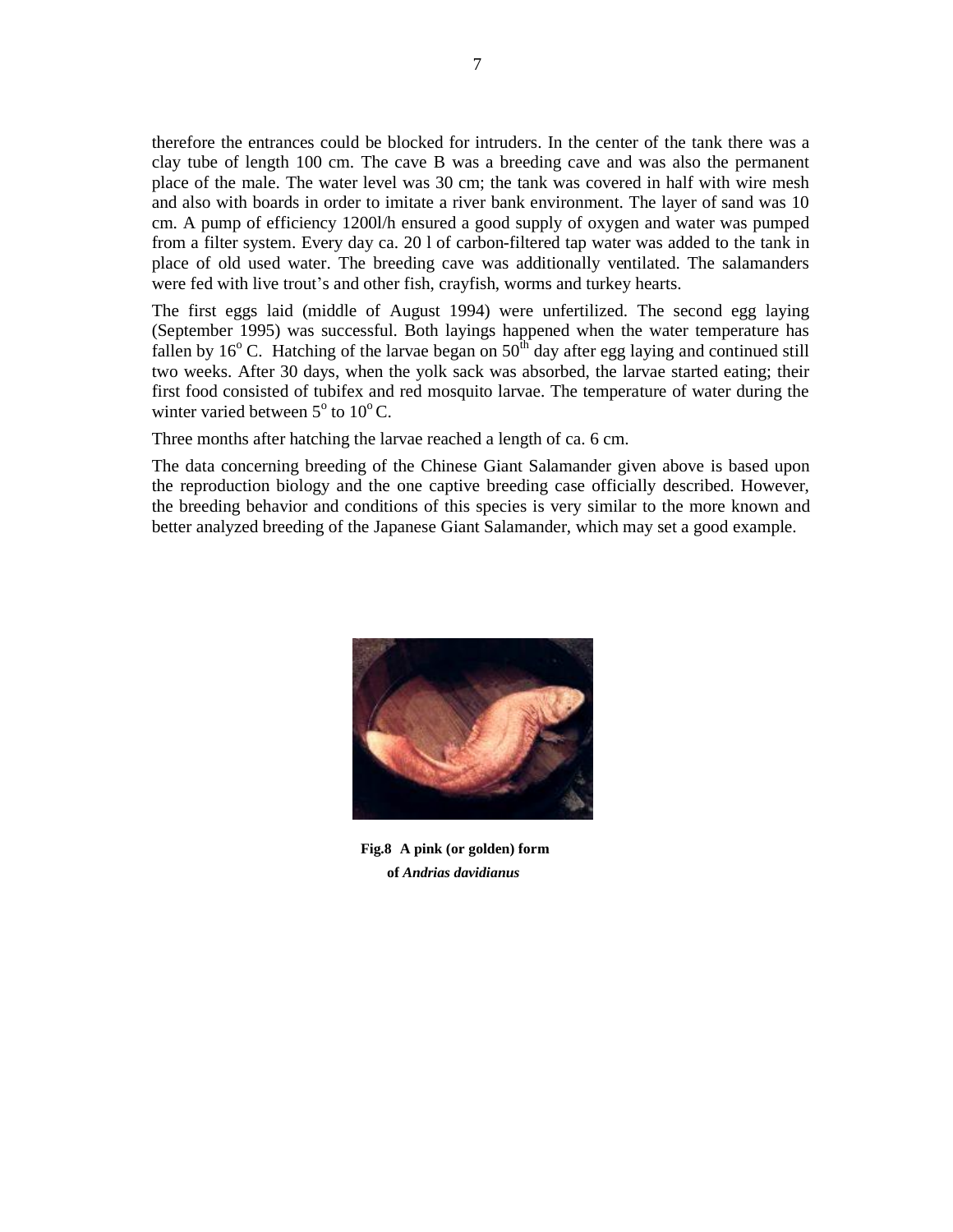

# **Japanese Giant Salamander** *Andrias japonicus*

 **Fig. 9, 10 Japanese Giant Salamanders** /Courtesy of Caudata Culture www.caudata.org/

The Japanese Giant Salamander reaches  $130 - 150$  cm body length and 30 kg in weight. This species occurs in mountain streams of width ca. 20 m with stony bottoms providing for enough oxygen. The vertical distribution ranges from 300 to 1000 m above the sea level. This nocturnal species hides under rocks or in holes in river banks during the day. The Japanese Giant Salamander *Andrias japonicus* are known in Japan in the southwestern portion of the Island of Honshu northeast to the Prefecture of Gifu, Shikoku, and on the Island of Kyushu in the northern part in the Prefecture of Oita. The Japanese names of this species are "Osanshouuo", " Hanzaki" and "Hajikamiio". These are named for a mucus being produced from the skin, smelling like Japanese pepper (= sansho, hajikami).



**Fig.11 Distribution of** *Andrias japonicus* **/**Courtesy of Prof. K. Kuwabara**/**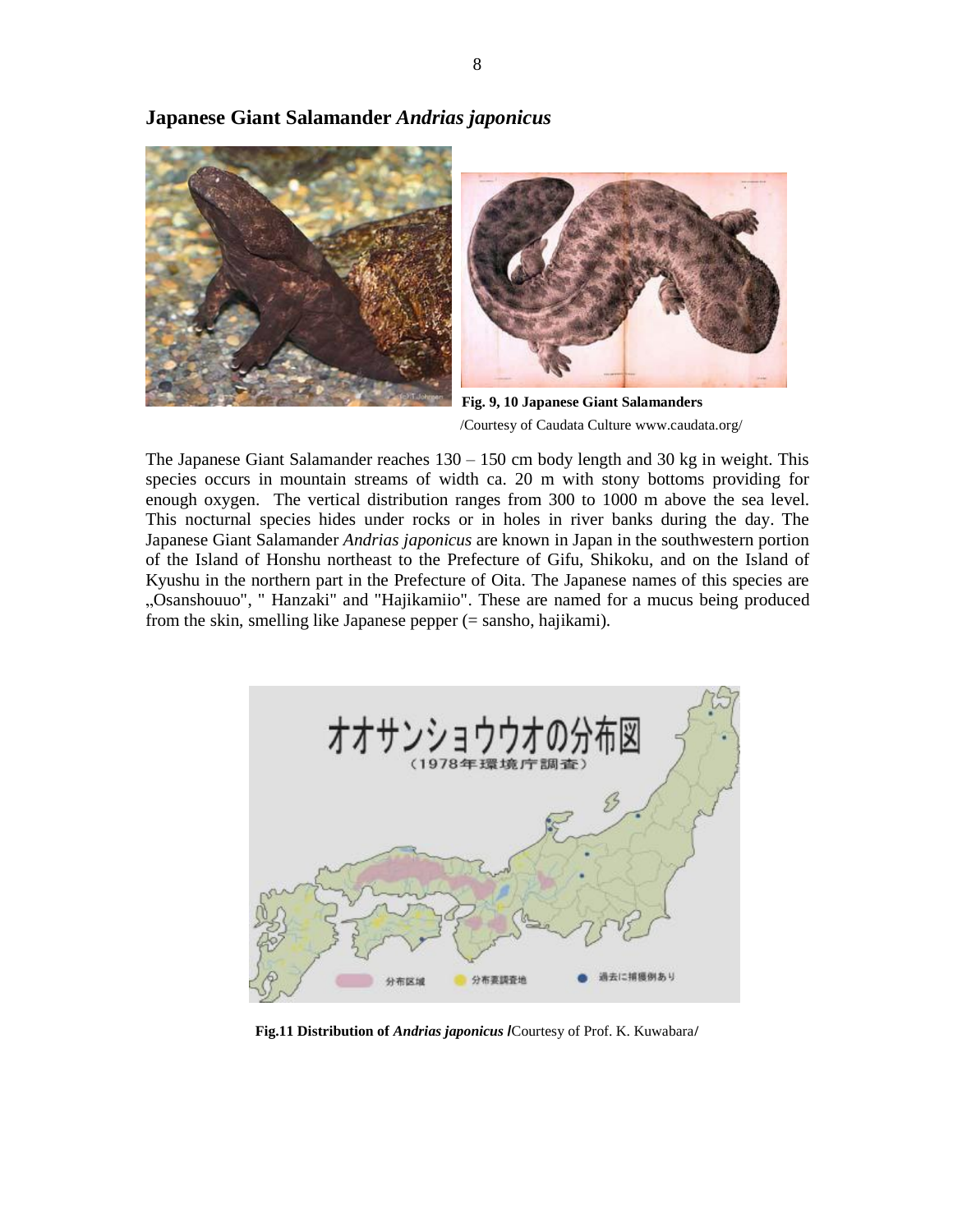# **Conservation status of** *Andrias japonicus*

IUCN Red List Category - VU /Vulnerable/  $CITES - Appendix I$ 

## **Conservation measures**



**Fig. 12. Stuffed** *A. japonicus* / Courtesy of Caudata Culture www.caudata.org/

Recognized as a Japanese national treasure. One of the most threatened animals in Hiroshima. Due to river destruction artificial nesting sites are prepared in the bottom of the rivers. To this end are used pipes with diameters of 20 cm with nesting chambers with 60 cm diameter. However, the main problem consists in a little knowledge about development of the larvae. Therefore some generations of juvenile animals don"t survive. Nowadays many researches of microhabitats, ecology and development process of Giant Salamander"s larvae are being conducted in order to improve the conservation efforts. There are measures taken for restoring the spawning grounds in the Ichi river (Tochimoto,1995).

# **Threats**



**Fig. 13 Left foreleg of** *A. japonicus* **Fig. 14 Head of** *A. japonicus* /Courtesy of Caudata Culture www.caudata.org/ /Courtesy of Caudata Culture www.caudata.org/



 This species has no natural predators; however, it was recently the object of hunting for food and traditional medicine. The main threats are river dams and pollution, which exemplify a typical model of habitat destruction. River dams may dramatically change the natural habitat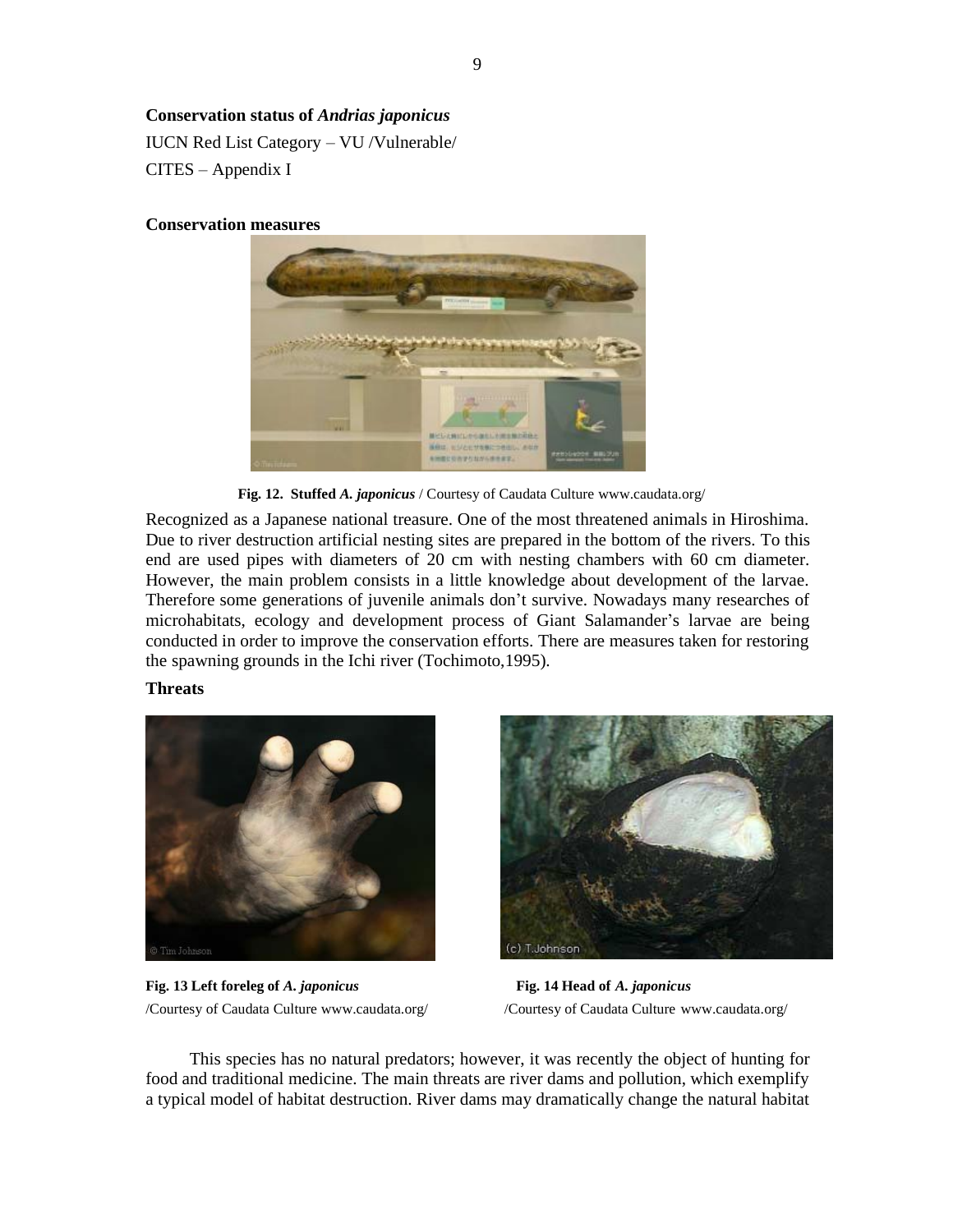of the Japanese Giant Salamanders by separating different populations and their migration ability. According to the IUCN World Conservation Monitoring Centre a continuing decline is observed in extent and quality of habitat and in the number of locations where the animals were found. In spite of different conservation measures, the devastation of natural habitat of Giant Salamander causes local decline to a greater extent than it happened in the past (Matsui & Hayashi 1992). A low genetic variation may cause another problem in Japanese Giant Salamander (Matsui & Hayashi 1992).



 **Fig. 15 The Japanese Giant Salamander in its habitat** /Courtesy of Prof. K. Kuwabara/

#### **Reproduction**

The Japanese Giant Salamanders show no external sexual dimorphism. In the breeding male cloacal lips are swollen during the mating season whereas in the female these are flat. The breeding season is in August and early September. At this time herds of males and females congregate nearby the nests, which are usually burrowed under water into or next to the bank of the river. The outlet of the nest is also open under water. Nests are patrolled around and guarded from inside by big males so-called "den-masters" and all other males trying to get into the nest are attacked. Females enter the nests where they approach males and start to whirl and to lay eggs. Females spawn several times in the nest, then the eggs are fertilized by the male, however other intruder males at the same time may also try to fertilize the laid spawn. In the same nest more females can spawn. The "den-masters" guard the eggs with a great aggressiveness mostly until the larvae hatch at the end of October.

The Asa zoological park's team observed the breeding behaviour of this species in Toyohiracho, Hiroshima in 1978. This species began to breed after the water temperature had dropped to  $20^{\circ}$ C degrees from the end of August through early September. There were 18 males and 9 females in the breeding group. The smallest male and female were respectively 30cm and 40cm in total length. They gathered in nests in the river bank as far as 30-600m from their own territories. The largest males occupied a nesting site and guarded a 2-3m radius around it. They then fought off other males awaiting potential mates. After a female came into the nest to breed, other males would then enter the same nest. Five females laid in the same nest for three days (Kobara, 1985).

"A female usually lays 500-600 eggs. Larvae hatch in 40-50 days, they stay immobile until about January and then leave the nest little by little. Larvae were found in and around the nest as far as 600m downstream. Larvae are 60-70mm TL in late June and then disappeared. Larger larvae have never been found"(Kobara, 1985).

The Asa zoo team succeeded breeding this species in captivity after wild breeding observations had been recorded. Dr Jiro Kobara describes captive breeding of A. japonicus in detail in his book (Kobara, 1985).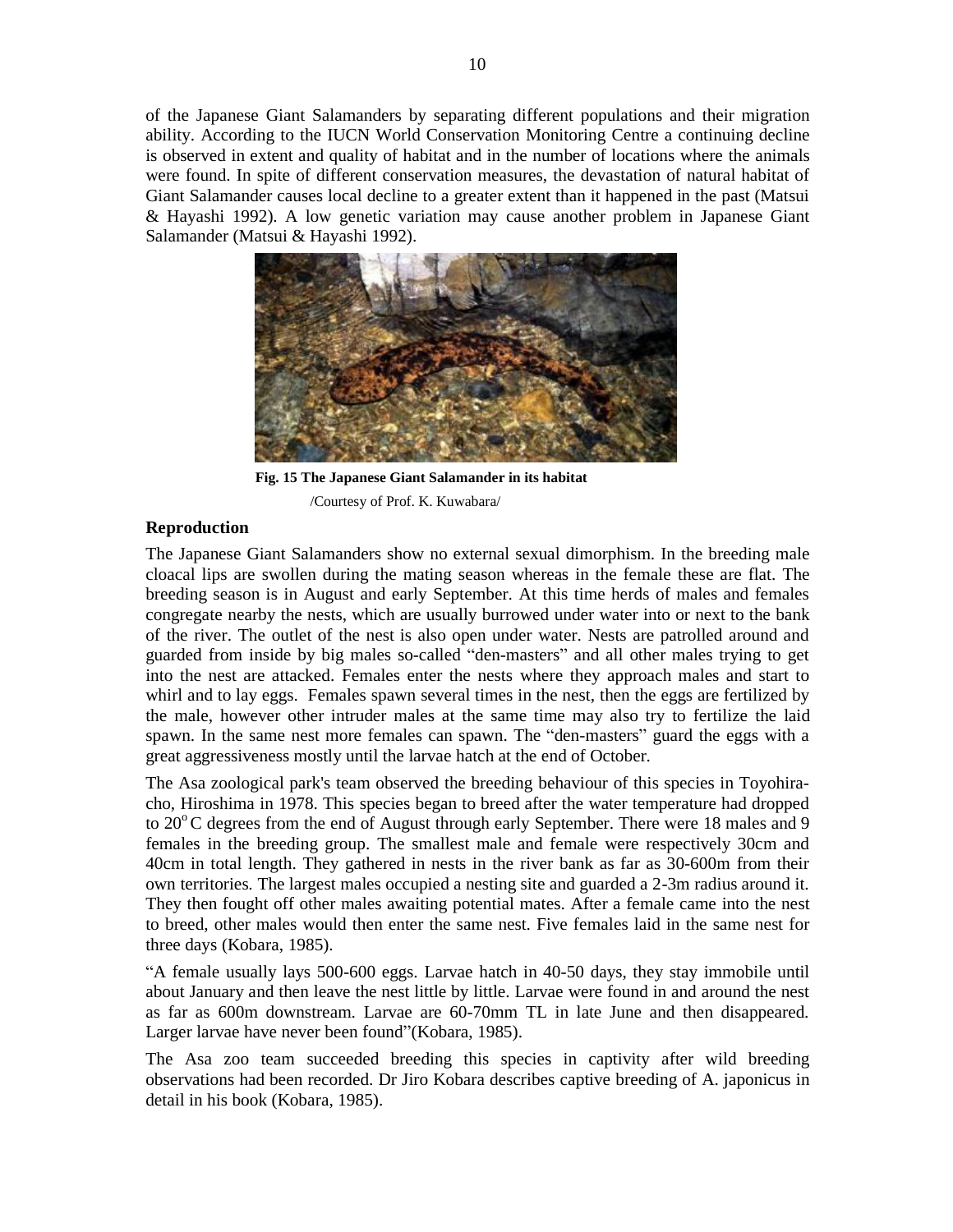

The spawn is deposited in strings which may contain  $400 - 600$  eggs of diameter ca. 8-15mm together with external transparent gelatinous capsule. The diameter of single egg without this capsule is 5,5 mm. Incubation period of the eggs at temperature  $13^{\circ}$ -  $20^{\circ}$  C lasts about two months (Thorn 1969). The length of larvae at hatching is ca. 30 mm. Large numbers of offspring are produced each season, so mortality early in life is probably high (Sleeper, 1997).



 **Fig. 16,17 The spawn of** *Andrias japonicus /Courtesy of Caudata Culture www.caudata.org/*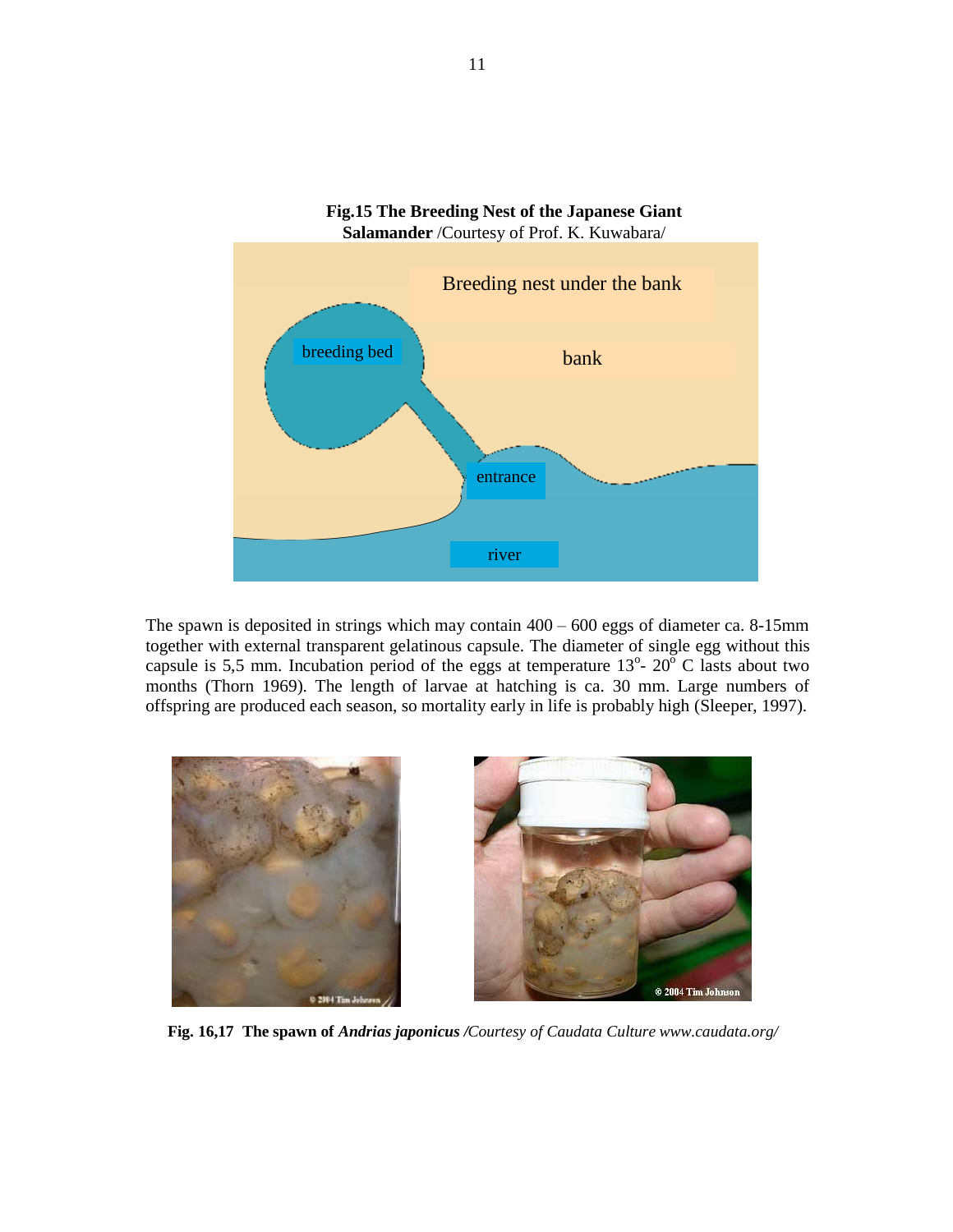



**Fig.18 A string of eggs** *A. japonicus* **Fig.19 Young larvae developing inside** /Courtesy of Prof. K Kuwabara/ **the eggs** /Courtesy of Prof. K. Kuwabara/



/Courtesy of Prof. K. Kuwabara/.



**Fig.20 A larva inside the egg Fig.21 A larva of** *A. japonicus* **/Fot. Gerry Marantelli/** 

The larvae start feeding after the absorption of the yolk. The length of a larva at the age of one year is about 100 mm and ca. 200 mm in three year old animals when they lose their gills. The Japanese Giant Salamanders reach sexualmaturity at the body length of 30 cm in males and 40 cm in females but the earliest at the age of five years (Matsui & Hayashi 1992). Metamorphosis in this species is incomplete. Adults do not develop eyelids, and retain a single pair of closed gill slits on the neck. *Andrias japonicus* retains its larval teeth for life and has lungs which are vestigial, performing no gas exchange. ("Arkive-Images of Life", 2004; Gadow, 1901; Parker, 2001; Pough et al., 2001; Sleeper, 1997; Zug, Vitt, and Caldwell, 2001). The substantiated longevity of this species is exceptional - according to the specimen report from Amsterdam ZOO one Japanese Giant Salamander born in the ZOO in 1903 died in 1955, reaching the age of 52 years.

# **Breeding**

# *History*

The first case of breeding of the Japanese Giant Salamander in captivity took place in the Amsterdam ZOO in 1903 (Kerbert 1904). The measurements of the aquarium were  $3 \times 3 \times 3$ 2m, diameter of eggs was 7 mm, the only larva after 3 years reached over 20 cm body length and survived 52 years, died in 1955.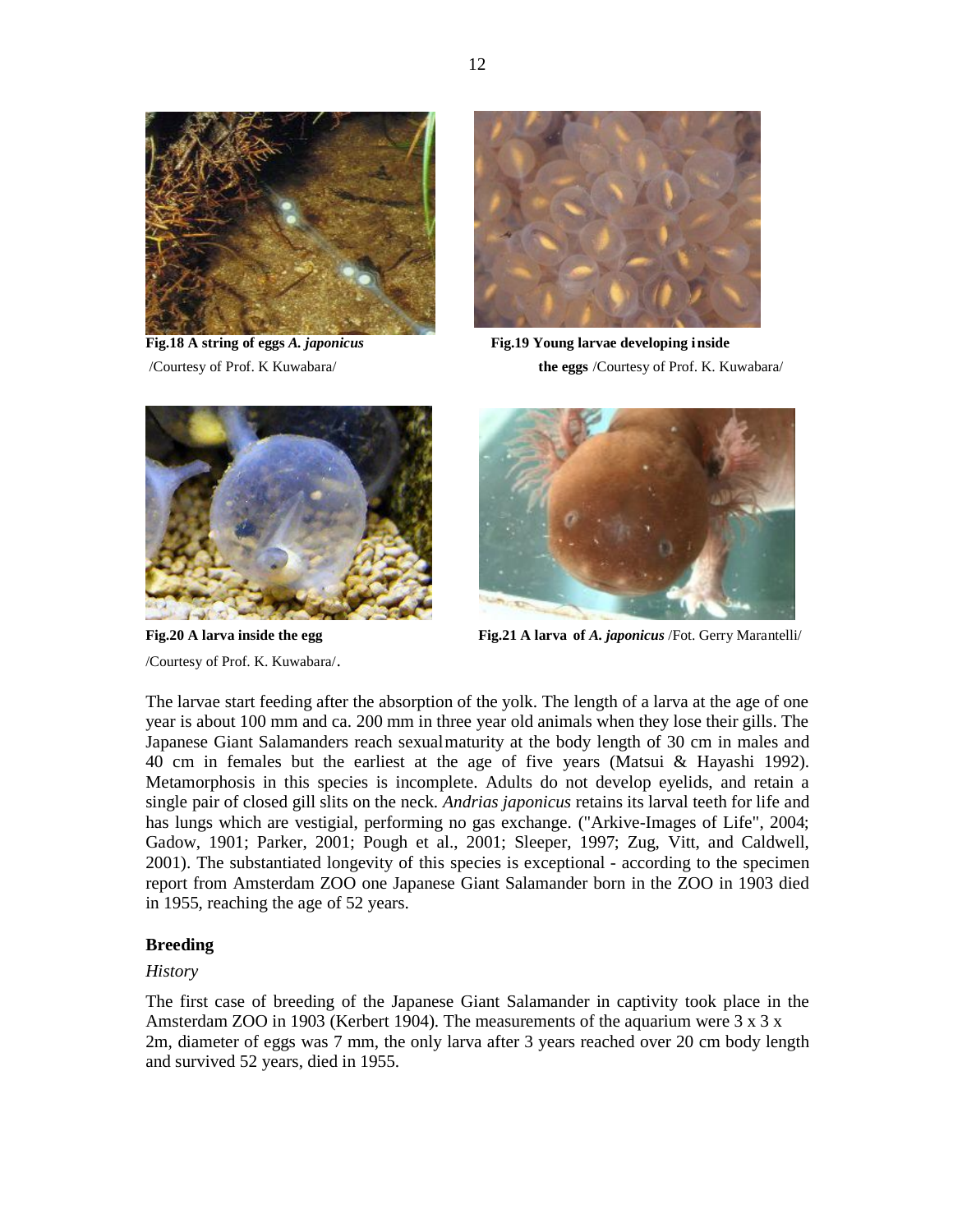The Asa ZOO since its opening in 1971 has been running the breeding and conservation programme for the Japanese Giant Salamander. The second breeding case in captivity in Asa Zoological Park in Hiroshima 1979 was described by Kobara *et al.* in 1980.

#### *Facilities and keeping conditions*

The present description of the captive breeding techniques is based mostly on the experience and expertise of Prof. Kazushi Kuwabara and his team working on the breeding and conservation of the Japanese Giant Salamander.

The Asa Zoological Park used two types of breeding aquaria built especially for the Giant Salamanders. The first type was worked out and built in 1978 (Fig. 20), and was made up of four plastic tanks 90 x 70 x 45 cm connected in a quadrangle with pipes of a diameter 15.5 cm which enabled animals to move from one tank to another and also assured them a possibility to stay in constant moving. On the bottoms of the tanks there was 15 cm sand. The water was kept on the level of 20 cm thanks to the overflow slots. All the tanks were placed in the soil in order to ensure no daylight access and were covered with a wire mesh and three of them were half covered with hinged wooden lids, the fourth one was covered entirely.







 **Fig.23 A breeding aquarium in the ASA Zoo Fig. 24 An artificial nest** /Courtesy of Prof. K. Kuwabara/ **/**Courtesy of Prof. K. Kuwabara/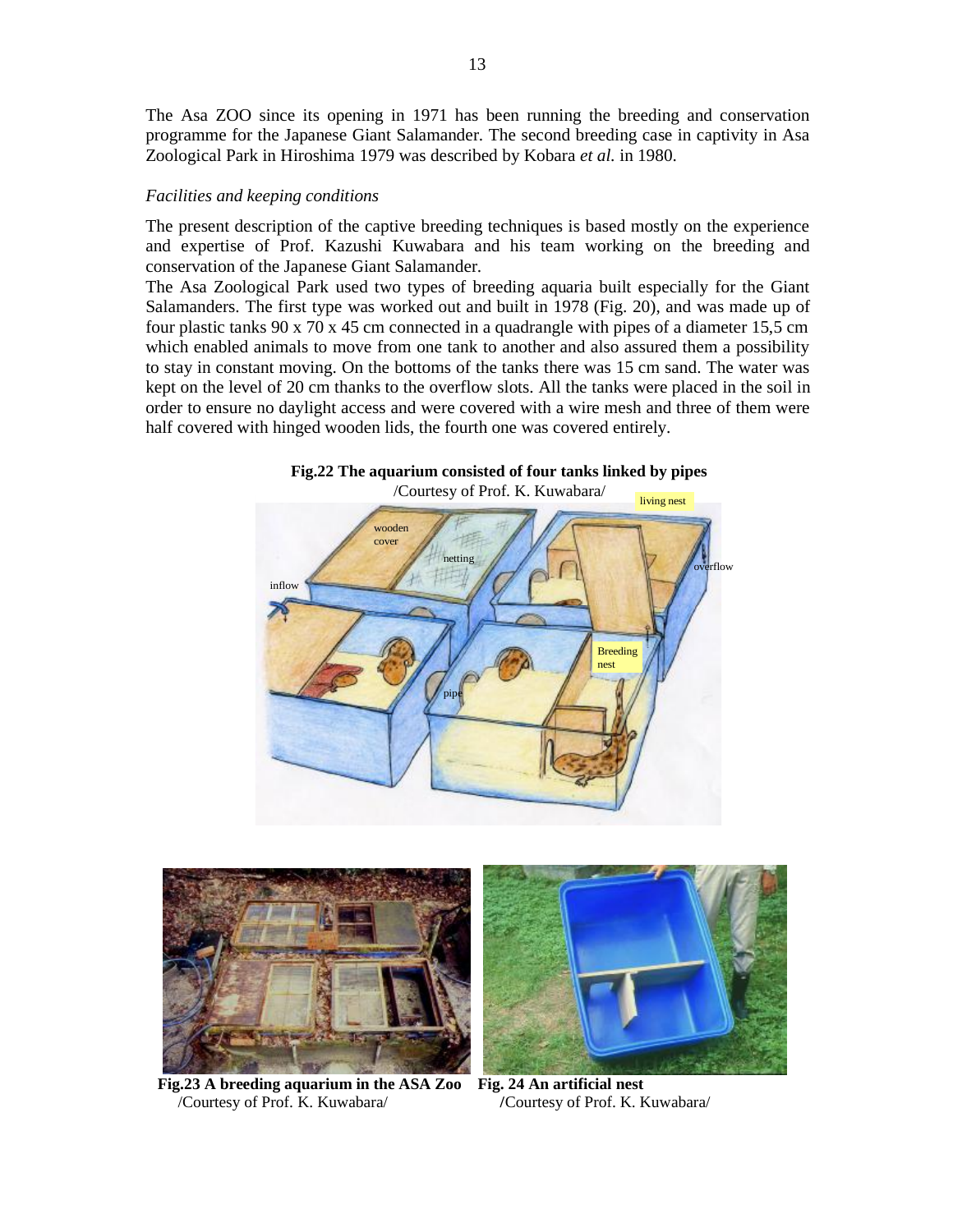In the two tanks there was a rocky shelter box made of tiles and in one tank there was a separate breeding nest with an entrance room, divided by a wooden partition from the rest of the tank which could be used by other salamanders for moving between the tanks. This kind of artificial breeding facilities imitated natural habitat of the Giant Salamanders with streams and nesting burrows hidden in the bank of the river.

The water was supplied from a natural stream via plastic hoses and this system assured impact of outside temperatures which varied in 1979 from  $4^{\circ}$ C in March to  $20^{\circ}$ C in September. The rate of water flow was ca. 13 l/min. Water pH level varied between  $5.7 - 6.0$ . The dissolved oxygen /D.O./ level was 8.5 ppm at the temperature  $13.8^{\circ}$ C. The biological oxygen demand /B.O.D/ was 0.1 ppm, as the water contained little organic matter.

After the first experiments the various arrangements of aquaria were constructed. The new arrangements consisted of three or four tanks connected in triangles or quadrangles or in a straight line. The tanks were covered fifty-fifty by wooden lids and a wire mesh.

Below is an outline of the new type aquarium. There is a river in the center and various types of nests put into the bank. According to Prof. Kuwabara"s information there were five salamanders kept in this aquarium and they successfully bred in 1999. An owner male usually lived in the nest nr 4. During the breeding season he came and moved between the nest nr 1





and the nest nr 5. At last this male chose the nest nr 5 as a breeding nest. This nest was used by this male every year. The nest nr 5 has one entrance, short slant tunnel leading to the middle part which imitates river, breeding space and a small water flow out from the inside. The new type aquarium confirmed the condition of the breeding nest.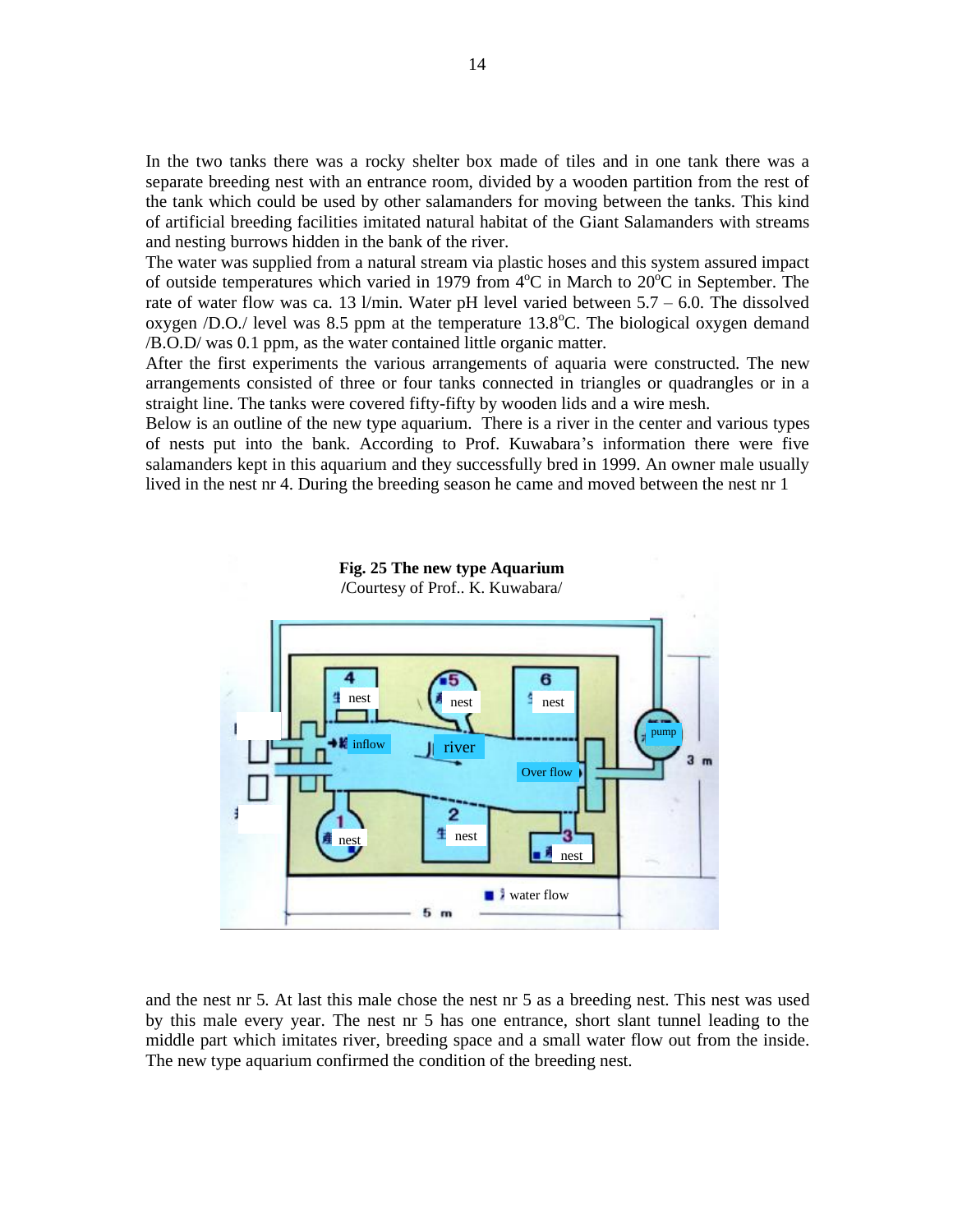

**Fig. 26 The Asa zoo made an artificial breeding nest.** / Courtesy of Prof. K. Kuwabara/

#### *Nutrition*

Nutrition and feeding methods in the Asa Zoo were changed every year. First, in 1976 Giant Salamanders were fed on Japanese jack mackerel *Trachurus japonicus*, then in 1977 on Rainbow trout *Salmo gairdneri* /*Oncorhynchus mykiss/* served with the help of tweezers. Since 1978 amphibians were offered a constant supply of live Rainbow trout, which were successively eaten, however, the Giant Salamanders had difficulties with preying on agile, fast moving fishes. For this reason in the next year Oriental weatherfish or weather loach /*Misgurnus anguillicaudatus/* were used as easily accessible food for the amphibians. According to the data given by Prof. Kuwabara the varied diet in the three years  $1977 - 1979$ bore fruit of increasing body weight in the salamanders and greater swelling of the cloacal glands, what was a sign of sexual activity.

#### *Animals*

In 1979 the first breeding group was made of seven specimens /4.3/, caught in a degraded habitat area. The sizes of animals varied from 54-80 cm of body length and 2200-4300 g body weight. They were put together and no fights between amphibians were observed.

The second breeding group was formed in 1982 from one male (recognized as a proven breeder in captivity), two females and two other males.

In 1983 the third breeding group consisting of two males, two females and one unsexed specimen was established.

# *Egg laying and reproductive behaviour*

In the first breeding year there were no signs of typical reproductive behaviour. The first spawn was deposited in the tank containing the artificial breeding nest /see Fig.  $20-22/$  on  $28<sup>th</sup>$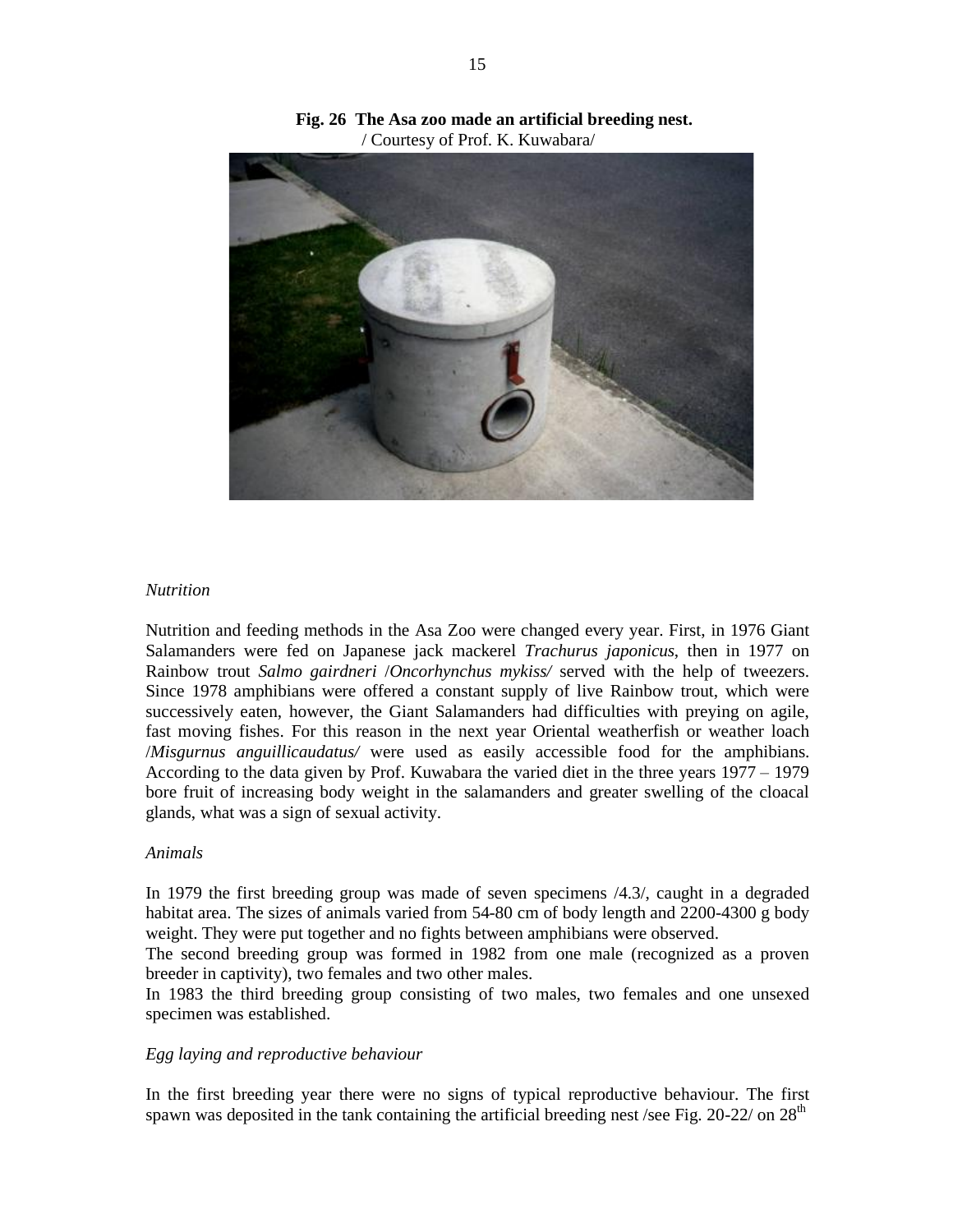September 1979. Two females were spawning and finally 1224 eggs with the embryos inside were found. One of the males, the "dens-master" Ushiroyama guarded the eggs poking his head out of the entrance slot and other animals remained separately in the three other tanks /Fig. 23/. This male was very aggressive when the lid of the tank was raised and he also tried to attack the keepers.



 **Fig. 27 The first egg-laying in 1979. "Ushiroyama became the owner male (the "den-master)** /Courtesy of Prof. K. Kuwabara/

The next described case of breeding took place in 1982. The spawn was deposited in the evening on  $6<sup>th</sup>$  September in the tank with the artificial breeding nest. The male "Ushiroyama" as the owner male remained in the breeding nest. First one female entered this room and 22 minutes later she began laying eggs. The time when the first egg was laid was appointed "zero". 15 minutes before "zero" another male entered the breeding nest without any demur of "Ushiroyama". The same behaviour appears in the wild, i.e. the owner male accepts other males in the nest in the presence of a gravid female. For a moment three animals remained quiet, and then the owner male "Ushiroyama" bit the upper jaw of the female and ten minutes before "zero" both animals started turning and spinning together. Another male joined the dancing pair after three minutes. Two minutes before "zero" the dance was accelerated and the female arching her back laid ca. 100 eggs on the both males. Then the dance slowed down and two minutes after "zero" time a third male was allowed to enter the nest and to join the spin dance; within three minutes another 100 eggs was laid. Then five and again six minutes after "zero" males sprayed its semen into water which became cloudy. In the twelfth minute one of the males left the nest and the female kept her back arched. In the 31 and 34 minutes after "zero" the animals began dancing again and the female laid the next portion of eggs. In the 44th minute the salamanders started dancing again and the next part of spawn was deposited. In this time water was so cloudy that further observations were given up. This was the first observation of the breeding behaviour which was recorded. In all the breeding cases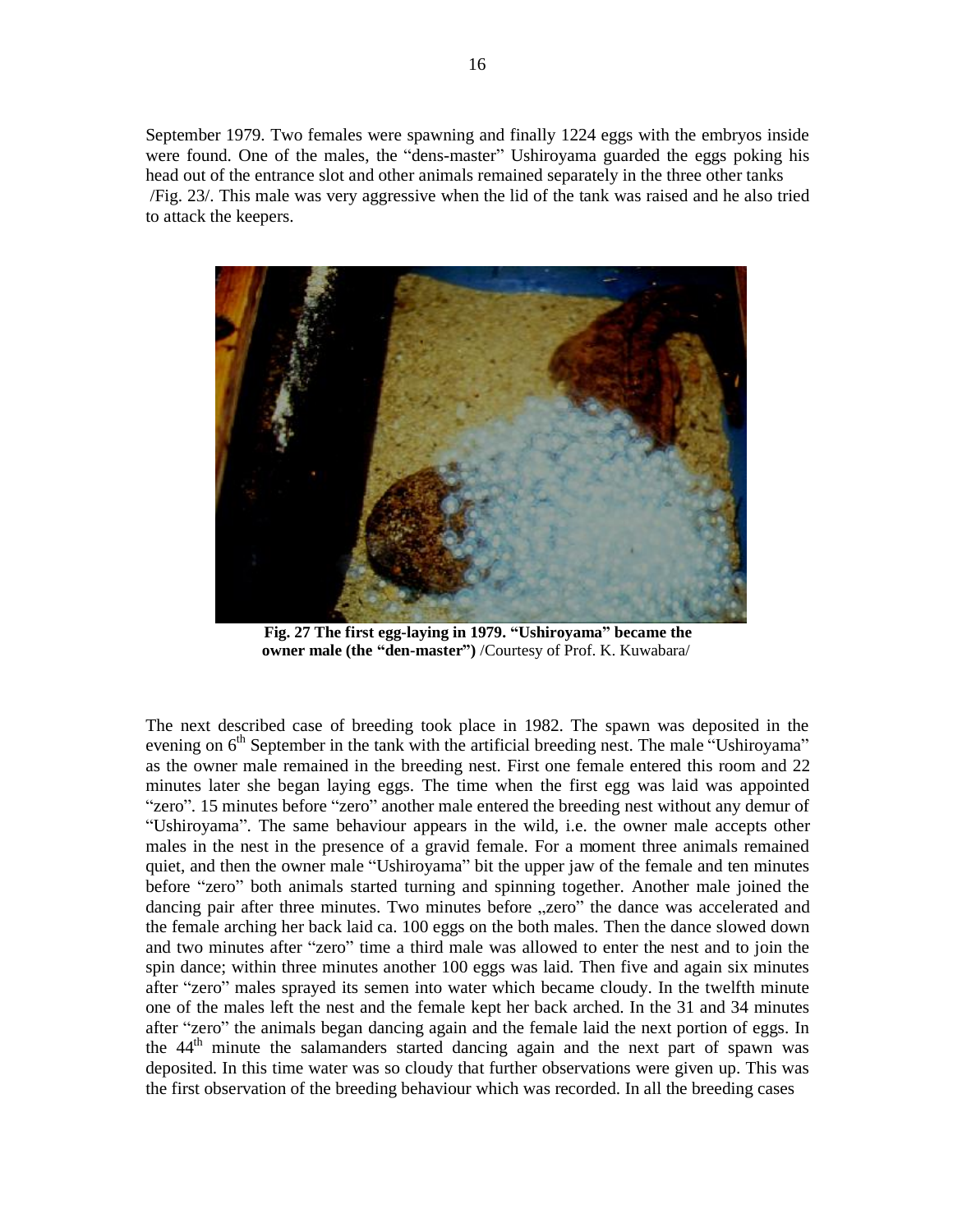the spawn was deposited in September, in the time limit from  $2<sup>nd</sup>$  to  $30<sup>th</sup>$  September. All the hatchings took place between October and November, the longest incubation period was 60 days, the shortest 40 days. The largest number of eggs in one group was 2434 from three females; the smallest number of eggs was 336 from one female in 1982.

In all the described above arrangements of aquaria normal mating behaviour was observed and also the spawn was deposited in the normal way. However, in the aquarium consisting of two or three tanks, (and for this reason more crowded, as well) the owner male "dens-master" didn"t defend the eggs and two males were observed while eating the eggs, what never happened in a four-tank aquarium arrangement.



**Fig. 28 The egg-laying of the giant salamander in captivity** /Courtesy of Prof.. K. Kuwabara/

# *Egg development*

As mentioned, the diameter of the single egg covered with the jelly capsule is 8-15 mm, mostly ca. 10 mm. This diameter over the next several hours increases to 20-25 mm as a result of water absorption. The spawn looks like a string of beads as eggs are connected with each other with a jelly thread (Fig. 18, 29).

 The 1224 eggs laid in 1979 were protected by the owner male. During the incubation period the temperature of the water varied between  $11.5^{\circ}$  and  $20^{\circ}$ C. After 42-49 incubation days 349 larvae hatched.

The egg development process was recorded in 1981.On the next day after spawning the eggs were in the one-cell stage and on the third day in the four-cell stage. The blastula was formed on the fifth day after spawning, on  $10^{th}$  day gastrula, on  $11^{th}$  day neurula. The bud of the tail appeared on  $16<sup>th</sup>$  day, the buds of the forelimbs on  $27<sup>th</sup>$  and of the hind limbs on  $38<sup>th</sup>$  day. The hatching took place between  $52<sup>nd</sup>$  and  $56<sup>th</sup>$  incubation day. During the incubation period water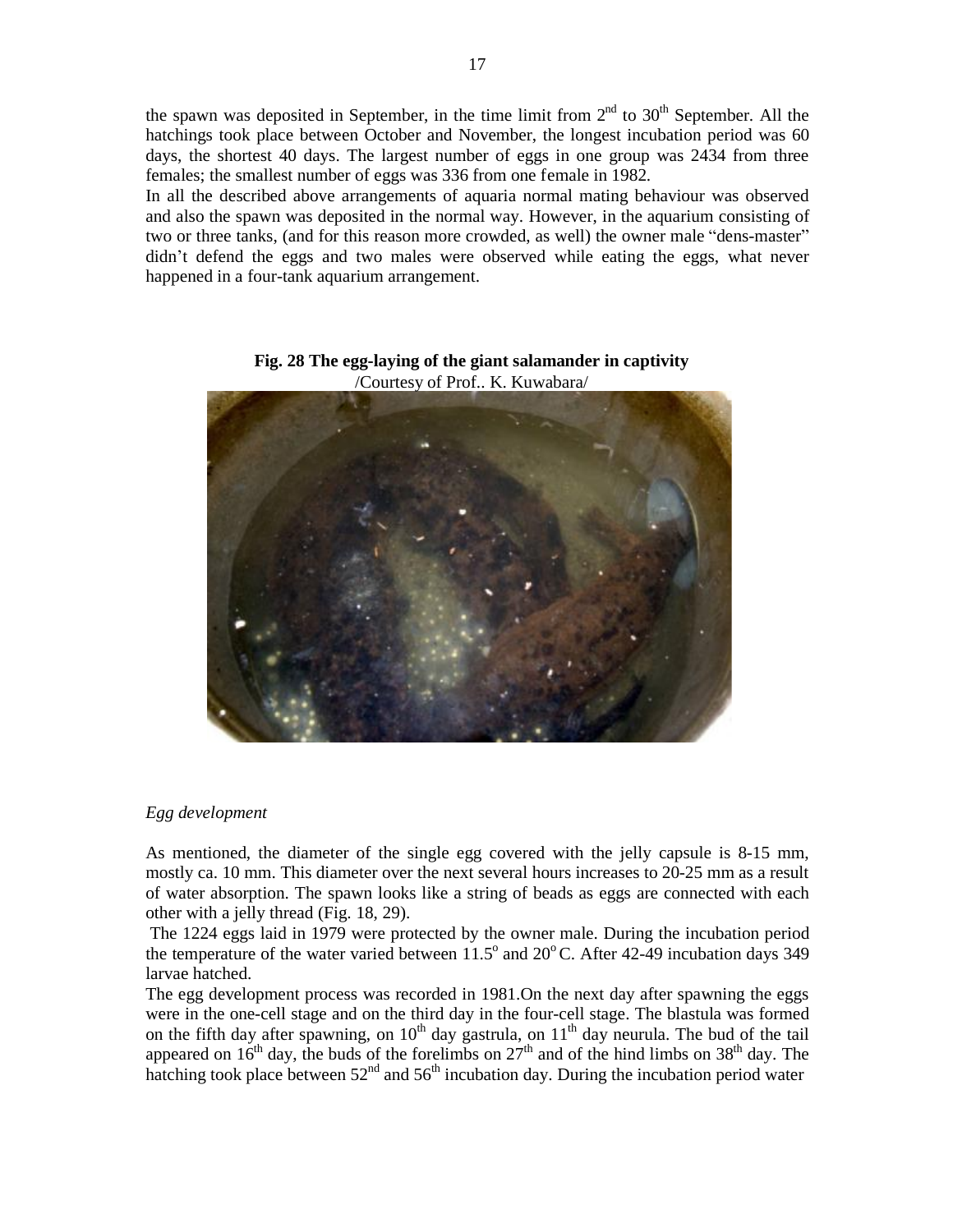

 **Fig. 29 A string of eggs of** *Andrias japonicus* /Courtesy of Prof. K. Kuwabara/

temperature varied from 8 to  $18^{\circ}$  C. The detailed data concerning the development process of the spawn taken from the wild but artificially incubated was described by Iwama (1968) in a private publication in Japanese.

#### *Neonate husbandry*

The larvae from the first hatching were kept indoor and were fed on live food – earthworms, tadpoles and aquatic insects, but due to lack of this kind of food many larvae died. In 1981 the larvae were kept outdoor in the running water system which facilitated them access to the live food. The larvae were placed in a  $65 \times 38 \times 15$  cm plastic tank at water flow rate 500 ml/min. Water level of 10 cm was kept by the overflow slots. Inside the aquarium boxes built from pieces of wood, tiles and withered leaves were placed. Water temperature varied from  $2^{\circ}$  to  $22^{\circ}$ C depending on the season of the year.

As mentioned above, the larvae start feeding after the absorption of the yolk, when the yolk sac disappears and this abdominal part of the skin /ca. 3-7 mm/ becomes black.

The larvae in the water temperature varied from  $3^{\circ}$  to  $13^{\circ}$  C /more similar to natural conditions/ start feeding about  $\overline{80}$  days after hatching, but in the temperature  $16.5^{\circ}$  C they start to take food already after 30 days since hatching.

The first food is larvae of Chironomids. Throughout the first year the larvae of the Giant Salamanders are offered frozen chironomid larvae with small live earthworms and aquatic insects; sometimes also tadpoles. After one year they are fed on sliced squids, krill and live oriental weather fishes once or twice a week.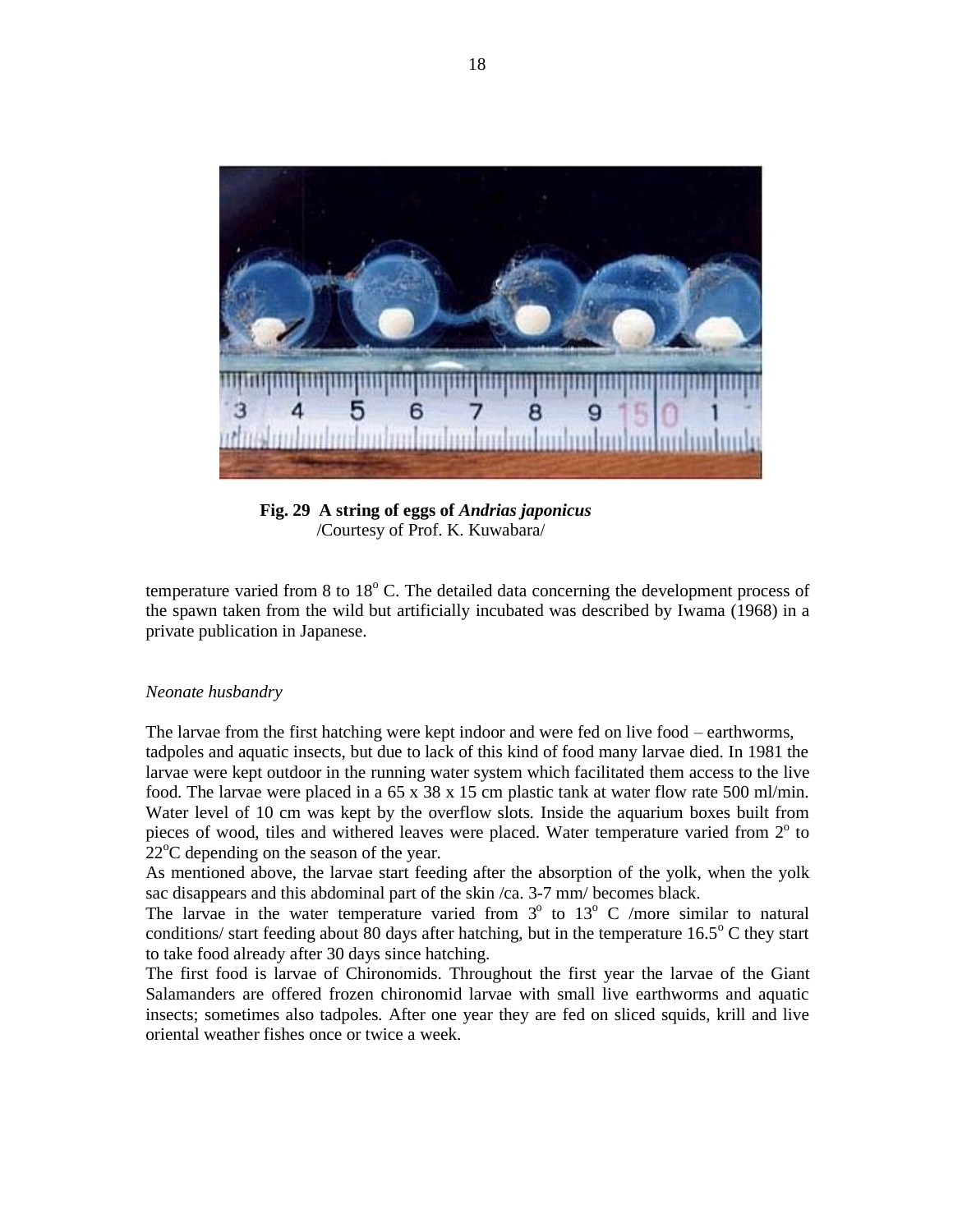

 **Fig. 30 Young specimens hatched in the Asa Breeding Farm** /Courtesy of Prof. K. Kuwabara/

# *Development of the larvae*

The larvae after hatching measure ca. 3 cm of body length and have three pairs of external gills. Their body is black with the exception of a yellowish part of an abdomen covering the yolk sac. The limbs are thin and the fingers are not diverse yet. At the age of 1 year the larvae are ca. 10 cm long. The body colour becomes lighter and some dark spots are visible on the back. After three years the larvae reach 20 cm in body length and external gills disappear, however the branchial slits remain open. The branchial slits close at the age of four when the larvae reach the length of ca. 26 cm. One specimen born in the Asa Zoo at the age of nine reached 42 cm of body length.

One female named "Igaguri" gave the first information about maturing. She was born in the Asa Zoo in 1980 and laid eggs being 17 years and 9 months old.

The life-cycle of the Japanese Giant Salamander resembles the life-cycle of a human, maturing at the age of 17 sand the life span may reach 100 years.

# **Final observations**

- The Japanese Giant Salamanders do not breed in pairs but form breeding groups and on this ground the Asa Zoo conducts its breeding and conservation programme.
- It seems to be crucial to establish groups consisting of more males in order to enable the best male to become the owner male "dens-master". According to the experience of the Asa Zoo team a group of minimum 4.2 Japanese Giant Salamanders kept in an adequately large aquarium should be the most successful.
- The largest aquarium consisting of four tanks produced the best breeding results, however animals also bred in all the arrangements of aquaria, with two or three tanks.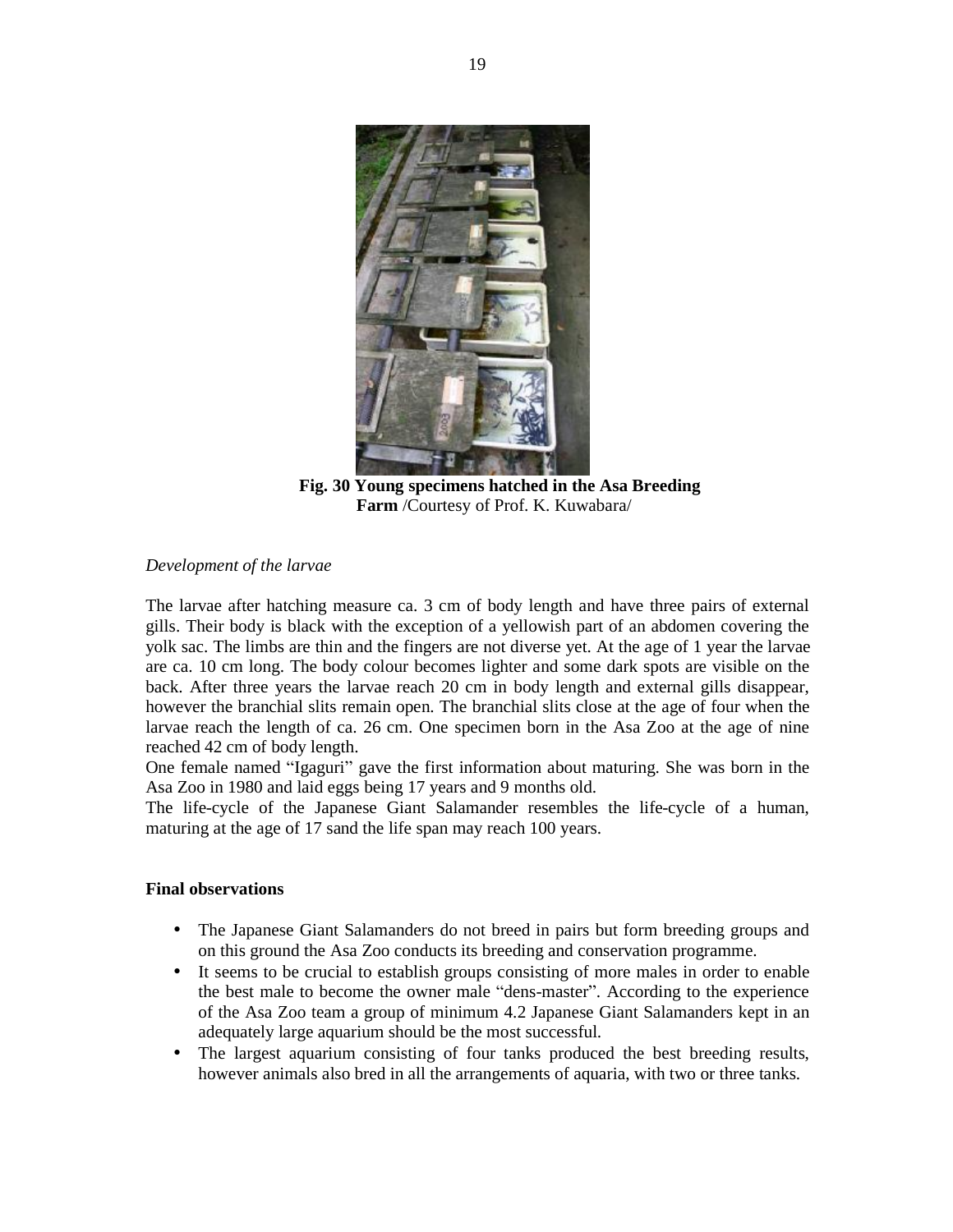- Water should be constantly kept in a proper quality level by a current of water flowing through the breeding chamber, likewise in the wild habitat of the Japanese Giant Salamanders.
- The best diet, developed in the Asa ZOO, for the adult specimens was live Oriental weather fish /Weather loach/ *Misgurnus anguillicaudatus*, species living on the bottom of the river like the Giant Salamanders do. The Salamanders were forced to prey on the fish but the important fact is that they accepted it and the human interference is strongly minimized.
- The two important breeding factors are temperature changes typical for the wild habitat of the Giant Salamanders and the photoperiod, as the Giants deposit their eggs in autumn which is unusual in amphibians. This indicates a significance of the outside breeding enclosures.



# **Fig. 31 The New Farm of the Giant Salamanders in the Asa Zoo** /Courtesy of Prof. K. Kuwabara/

# **Acknowledgements**

Primarily I would like to thank Mr. Professor Kazushi Kuwabara for his great effort and a lot of valuable hints I was given during this work. The wealth of experience and enormous expertise of Prof. Kuwabara created the solid basis of the present guidelines.

I would also like to thank the friendly team of Caudata Culture www.caudata.org for their significant help and perfect pictures of Giant Salamanders.

Many thanks to Dr. Kevin Zippel, the Program Officer in the Amphibian Ark for his valuable remarks and kind advice.